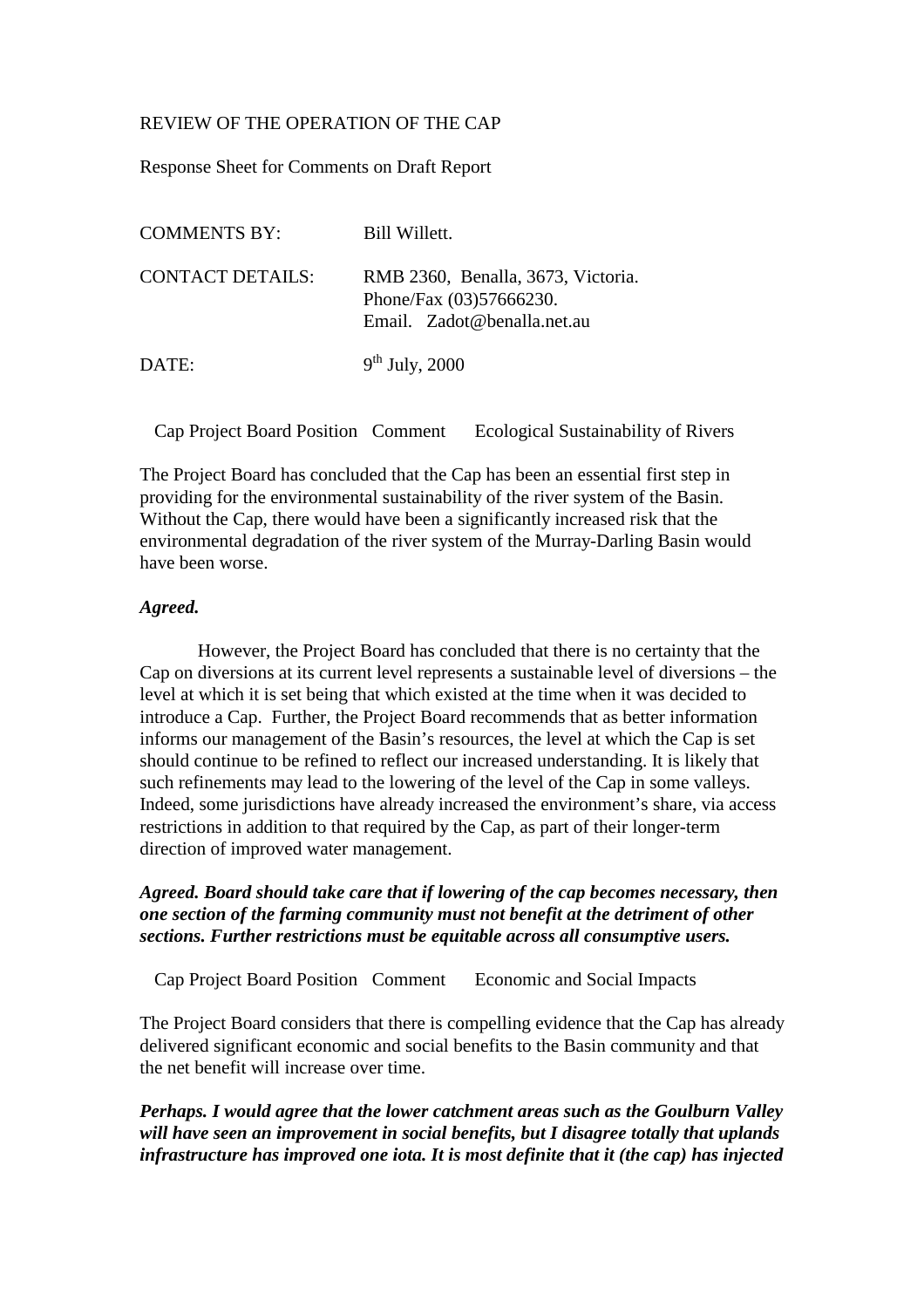# *a sense of fear and disillusionment among upper catchment landholders, and stifled some growth in these regions.*

The results of research conducted for the Review make it clear that, in the absence of the Cap, the erosion of security of supply for irrigators and other users would have been significant. These analyses were performed on several systems across the Basin reflecting diverse agricultural practices and climatic conditions.

# *In principle agreement. Board must rid itself of the perceived image of always siding with irrigators and that only irrigators matter.*

Through guaranteeing security of water supply at the valley level, the Project Board views the Cap as having provided a more certain climate for long-term investment and development, particularly in high value agriculture and value adding processing, as well as providing benefits to the environment.

### *At the Valley Floor???? Board seems to me to be saying that only development at the lower end of the system is viable. I remind you that 2/3 of the water released from dams for irrigation never sees the valley floor as it is lost through various causes.*

The Project Board considers that the Cap has provided a mechanism for restraining, in an orderly fashion, growth in diversions while enabling economic development to proceed.

# *Certainly has restrained an orderly growth in diversions, especially in the upper catchment, but unsure as to whether it has enabled economic development to proceed other than at the lower end of the system.*

The Project Board recognizes that this strong positive conclusion will not be the perception of every stakeholder in the Basin. However, the Project Board concludes that the overall benefit of the Cap, especially from ensuring security of supply at a valley level and providing an environment within which water trading and related reforms could be developed, has been a positive one.

# *Too much emphasis on security of supply to irrigators. Environment should be considered first priority, stock and domestic, second then irrigation with little regard for securing sales water.*

Cap Project Board Position Comment Equity

The Project Board identified several equity issues (notably Cap arrangements for Queensland and the ACT) of longstanding duration that require urgent resolution. In addition there are several more recently identified equity issues (floodplain and overland flows and diversions, farm dams and tree plantations) also requiring attention. The effective management of these issues will necessitate a total catchment management approach to water management that embraces both surface and groundwater resources. *PLUS*

### *For the environment and all catchment consumptive users*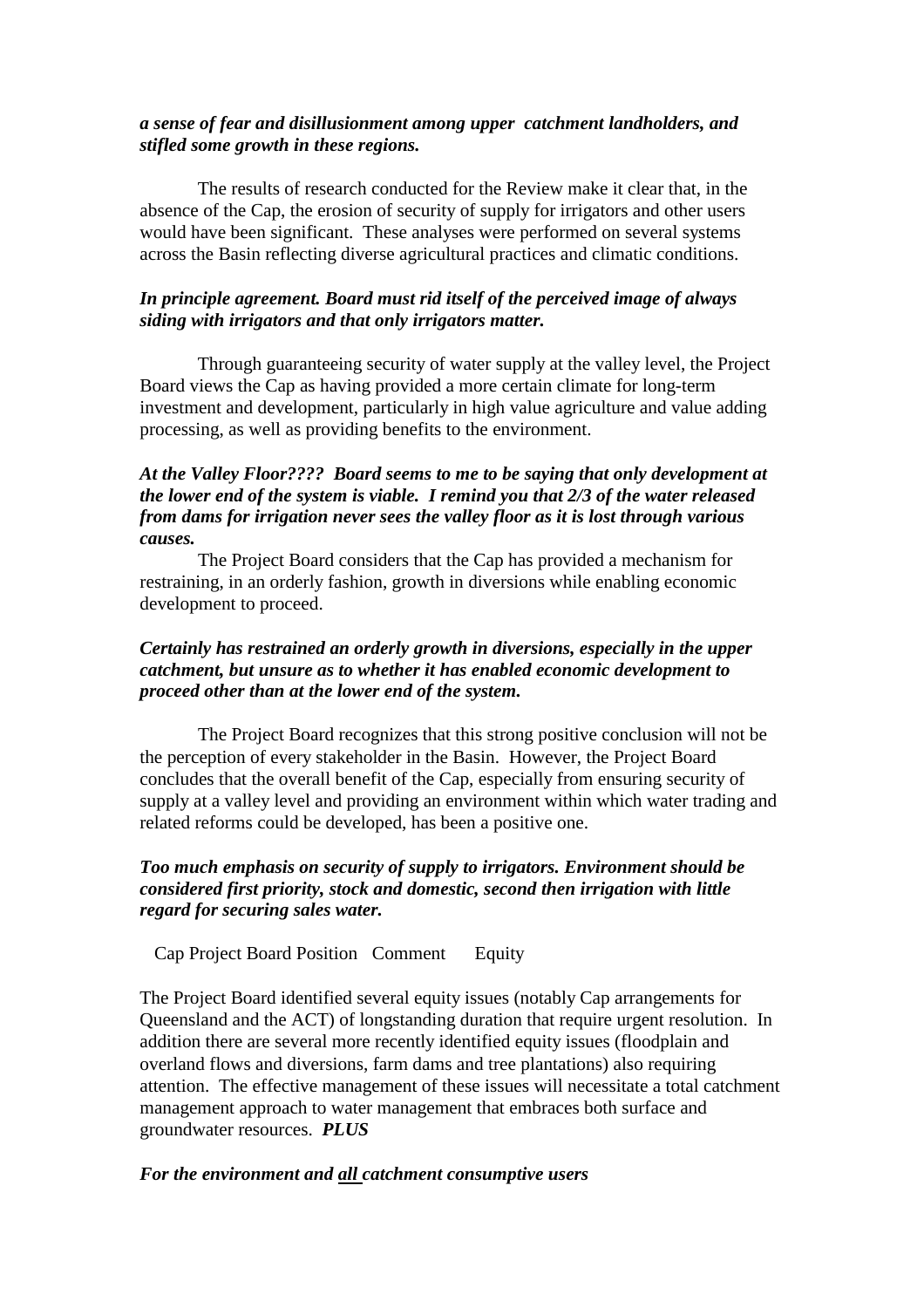The Project Board focused on equity issues arising from the implementation of the Cap between jurisdictions and between river valleys within States. In several cases, the submissions received by the Review of the Operation of the Cap raised equity issues that are about the details of implementation within valleys which are outside the jurisdiction of the Murray-Darling Basin Commission and Ministerial Council processes. The vast majority of such issues related to the recognition of licensed entitlement versus history of use, specifically in New South Wales (the "sleeper/dozer" issue). Such issues need to be dealt with by the particular jurisdiction concerned. In order that all submissions receive appropriate attention, these submissions and that of the CAC have been referred to the appropriate Government for consideration and reply.

# *This Board position I think shirks the responsibility of issues created by the cap action, and tries to devolve that responsibility to lesser authorities to sort out the mess. Need to take a more active role in these matters on behalf of all consumptive users.*

Cap Project Board Position Comment Implementation and Compliance

The work of the Independent Audit Group (IAG) on the ongoing implementation of the Cap and compliance of actual diversions with Cap target diversions has provided a clear direction for the finalisation of the implementation phase of the Cap. The Project Board generally supports the IAG recommendations.

#### *General agreement.*

Significantly, effective compliance tools (computer simulation models used to determine Cap target diversions) have not yet been developed and the Project Board recommends that a high priority be given to the finalisation of these models.

#### *No comment.*

The Review has found that Victoria and South Australia have complied with the Cap, while Queensland and ACT are yet to complete the establishment of their respective Caps. Nevertheless, it is apparent that in Queensland there has been significant growth in storage which will impact on the water available for alternative consumptive and environmental uses. In New South Wales, the Cap has been breached in the Barwon-Darling system, with other valleys being within Cap limits.

### *More pressure needs to be put on non compliant States to fall into line before further burdens are forced onto those already complying*

Cap Project Board Position Comment Schedule F to the Murray-Darling Basin Agreement

The most important challenge in Cap implementation is to finalise the arrangements under "Schedule F – Cap on Diversions" to the Murray-Darling Basin Agreement.